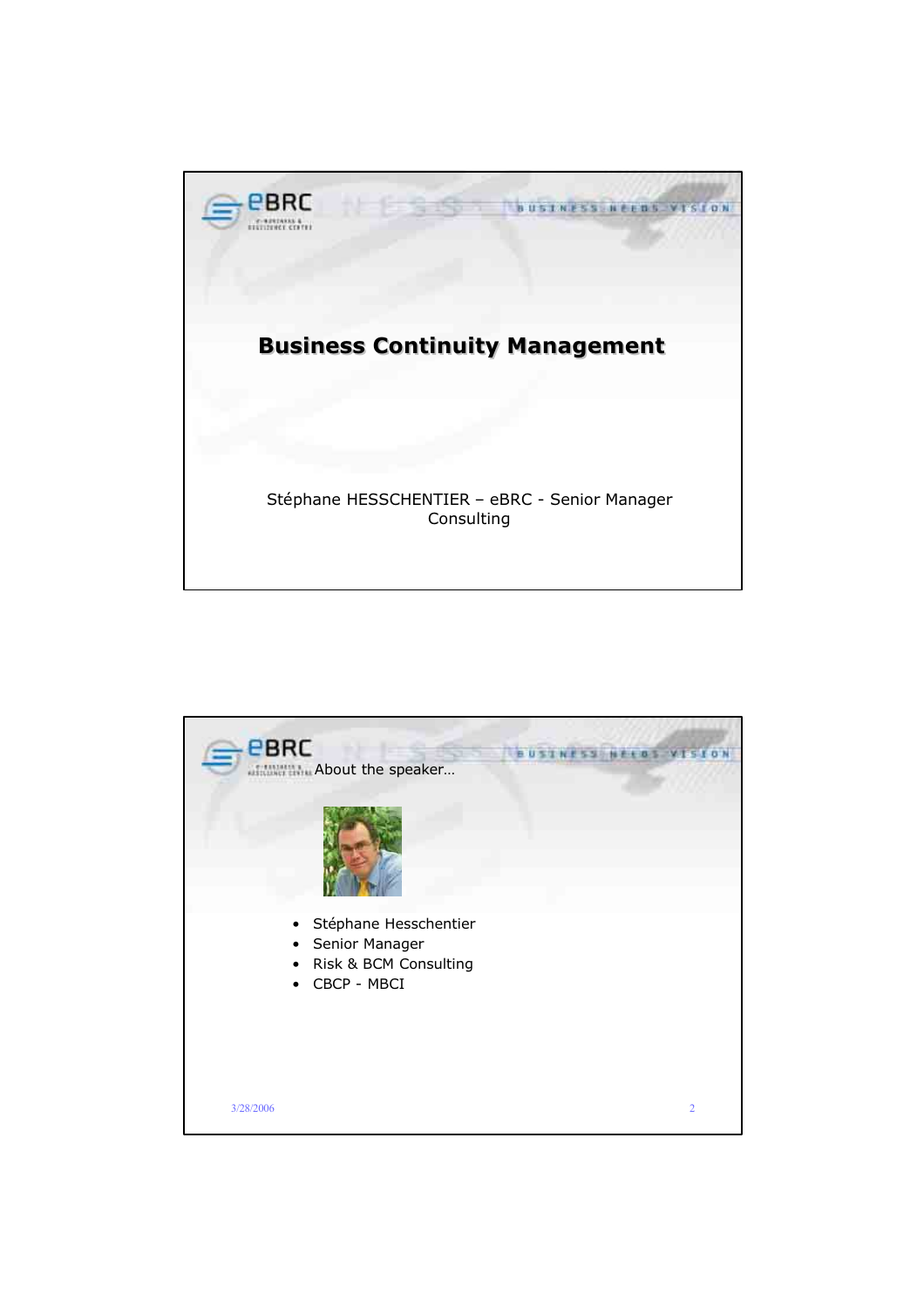

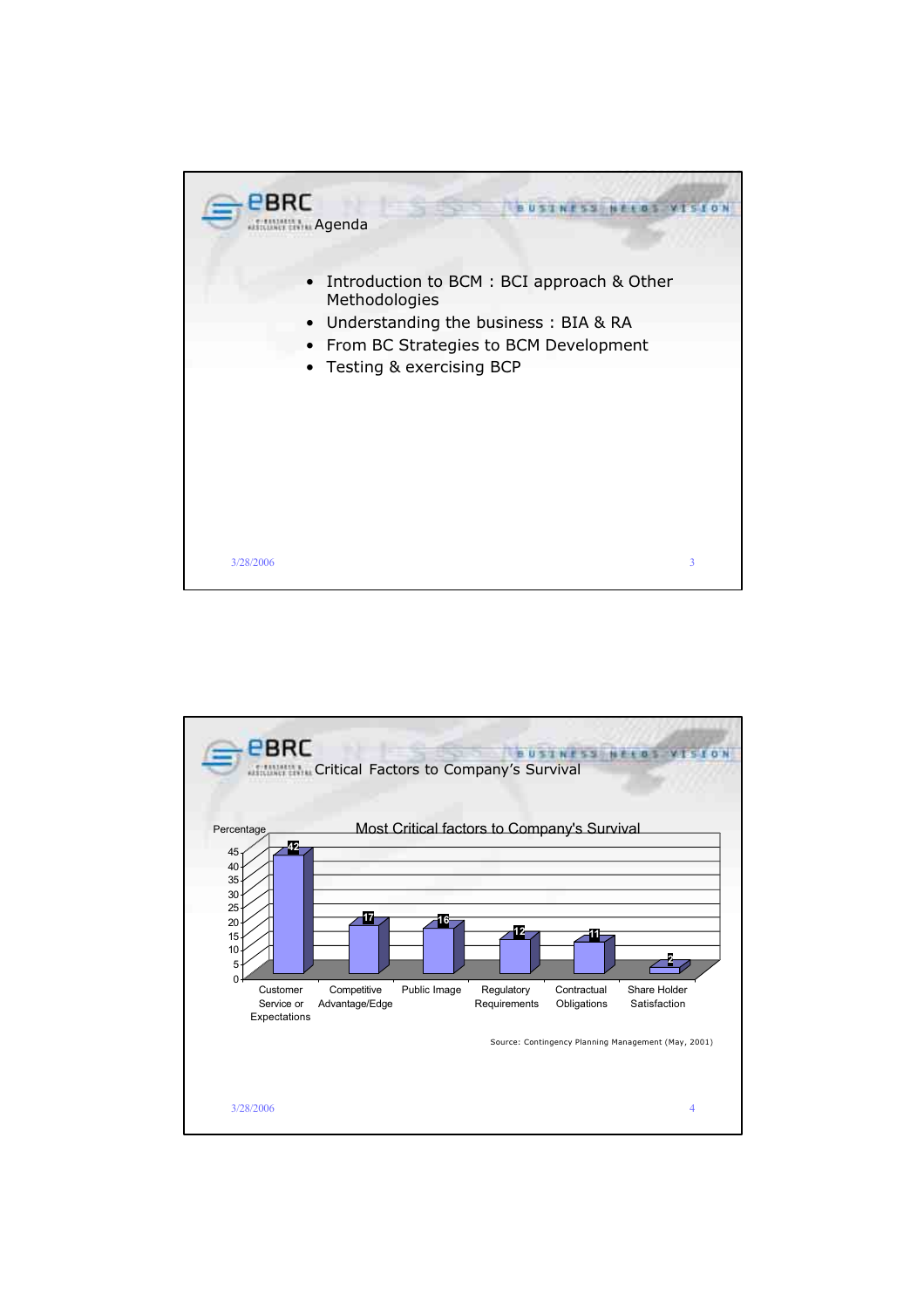

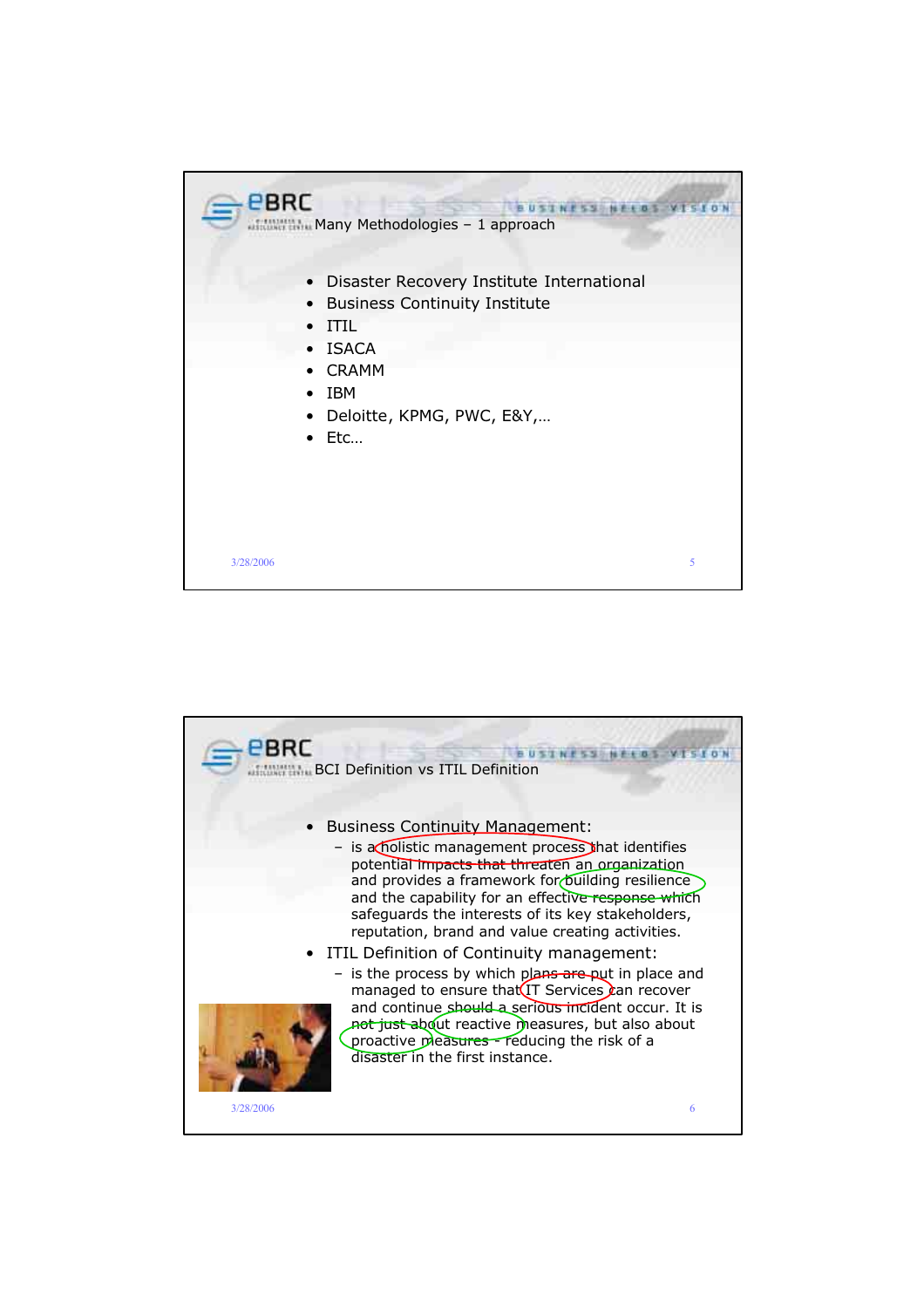

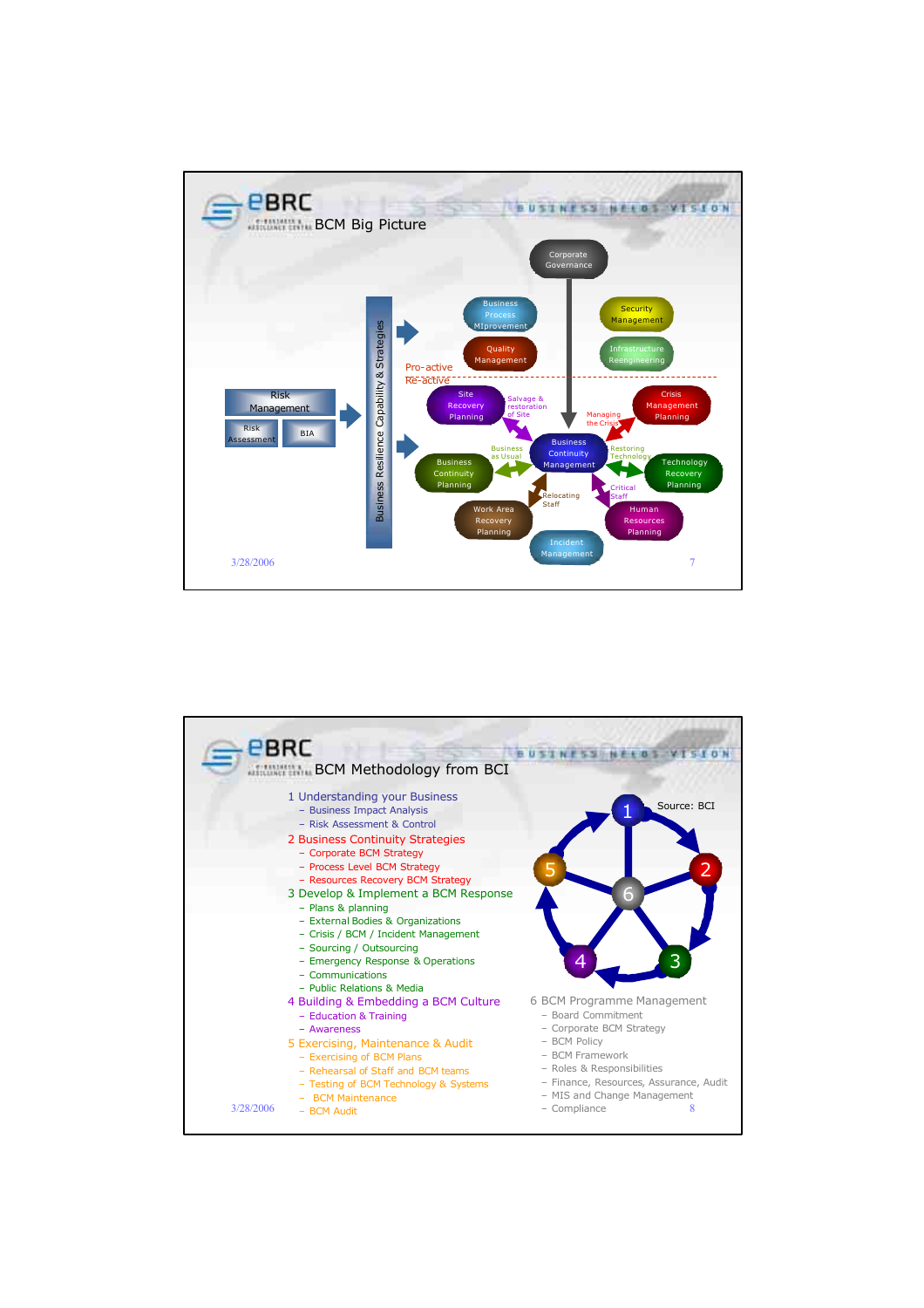

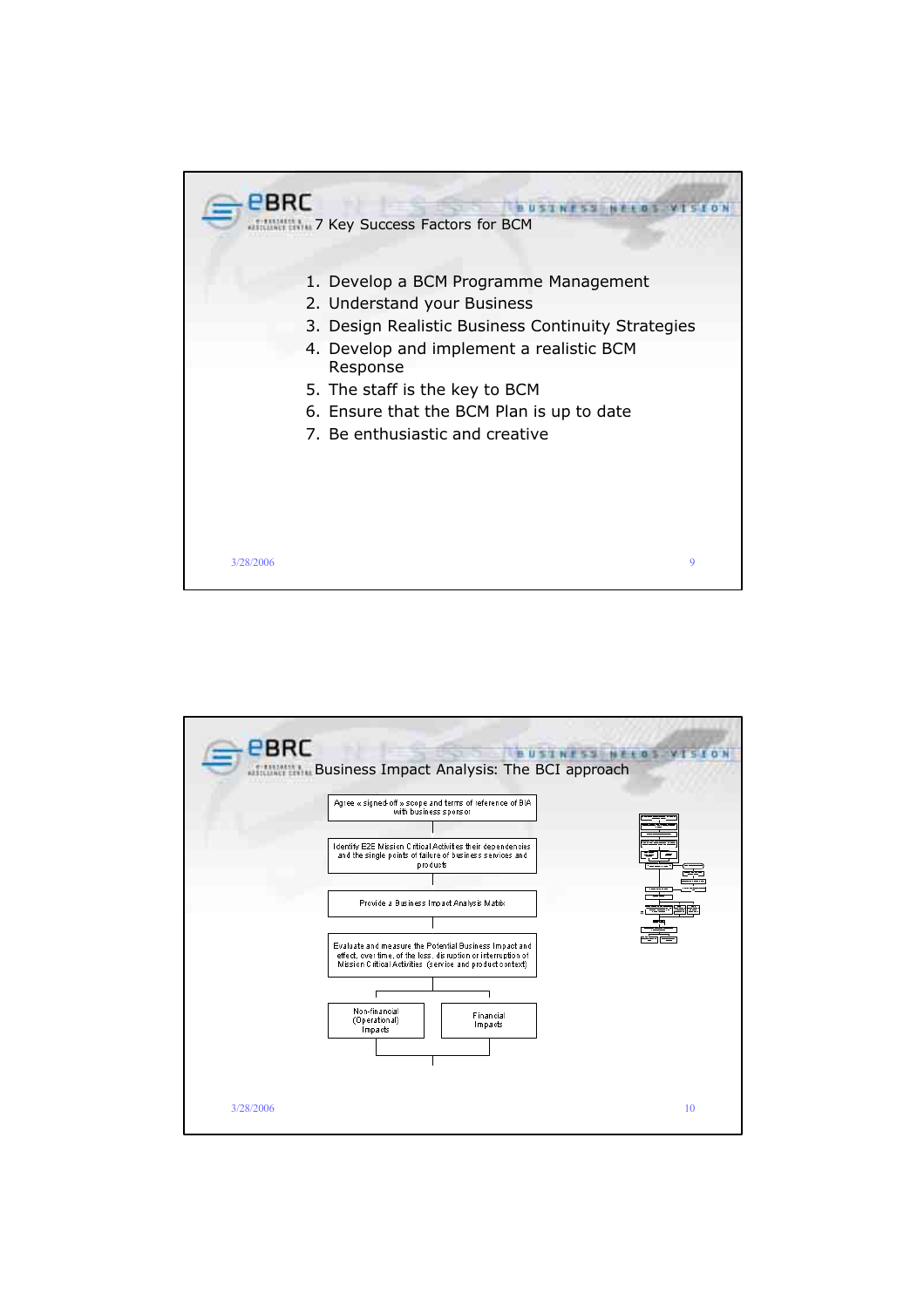

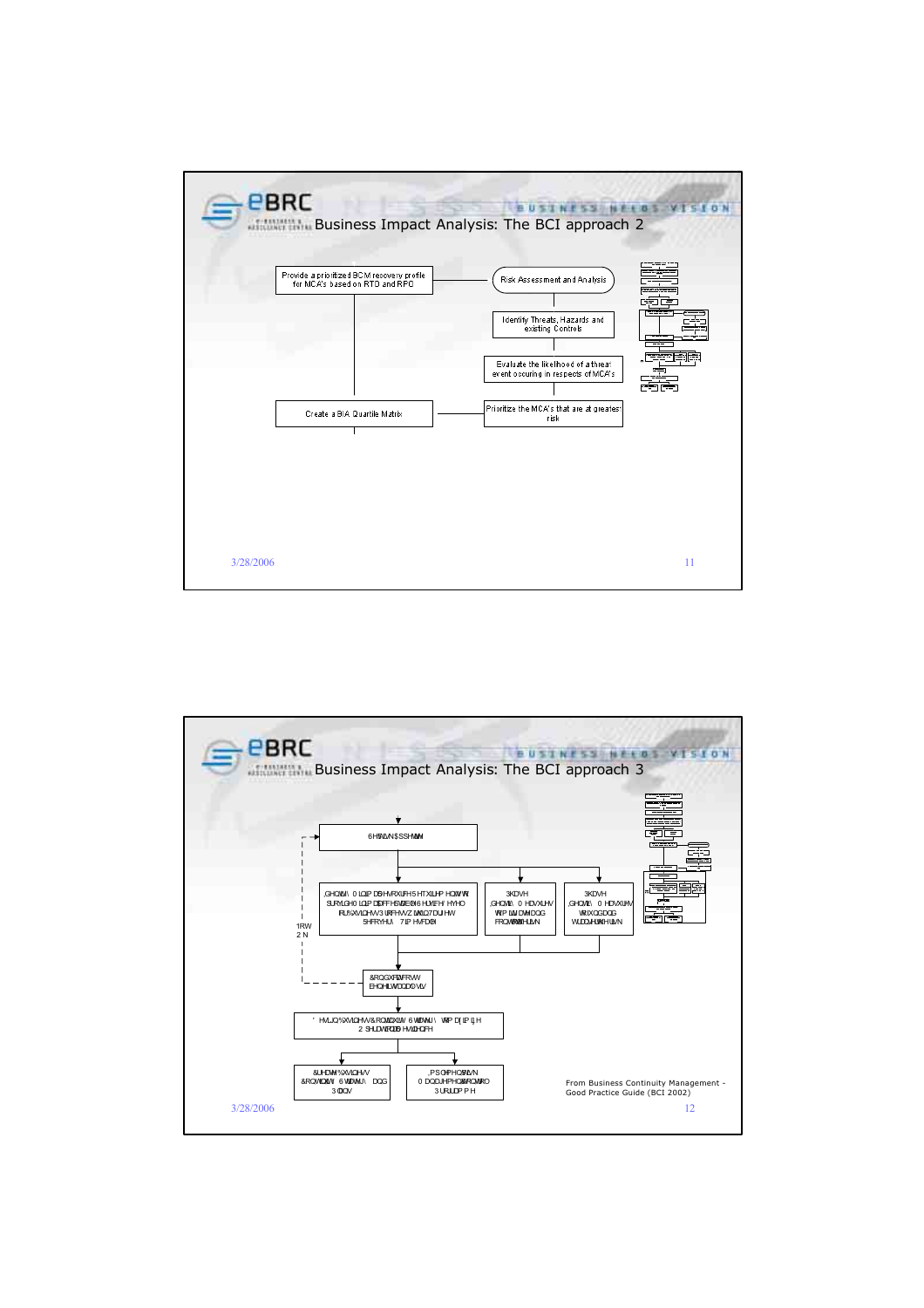

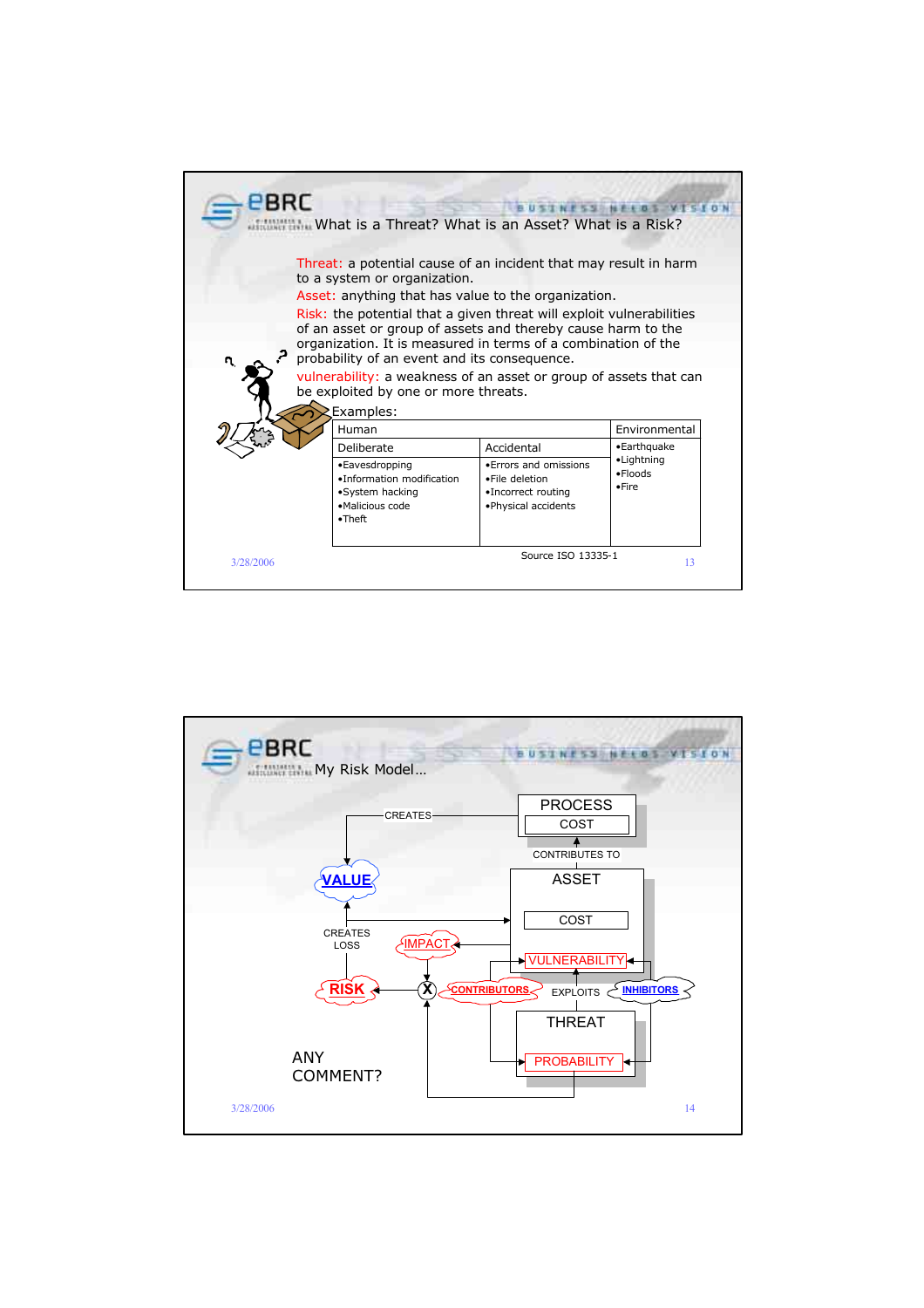

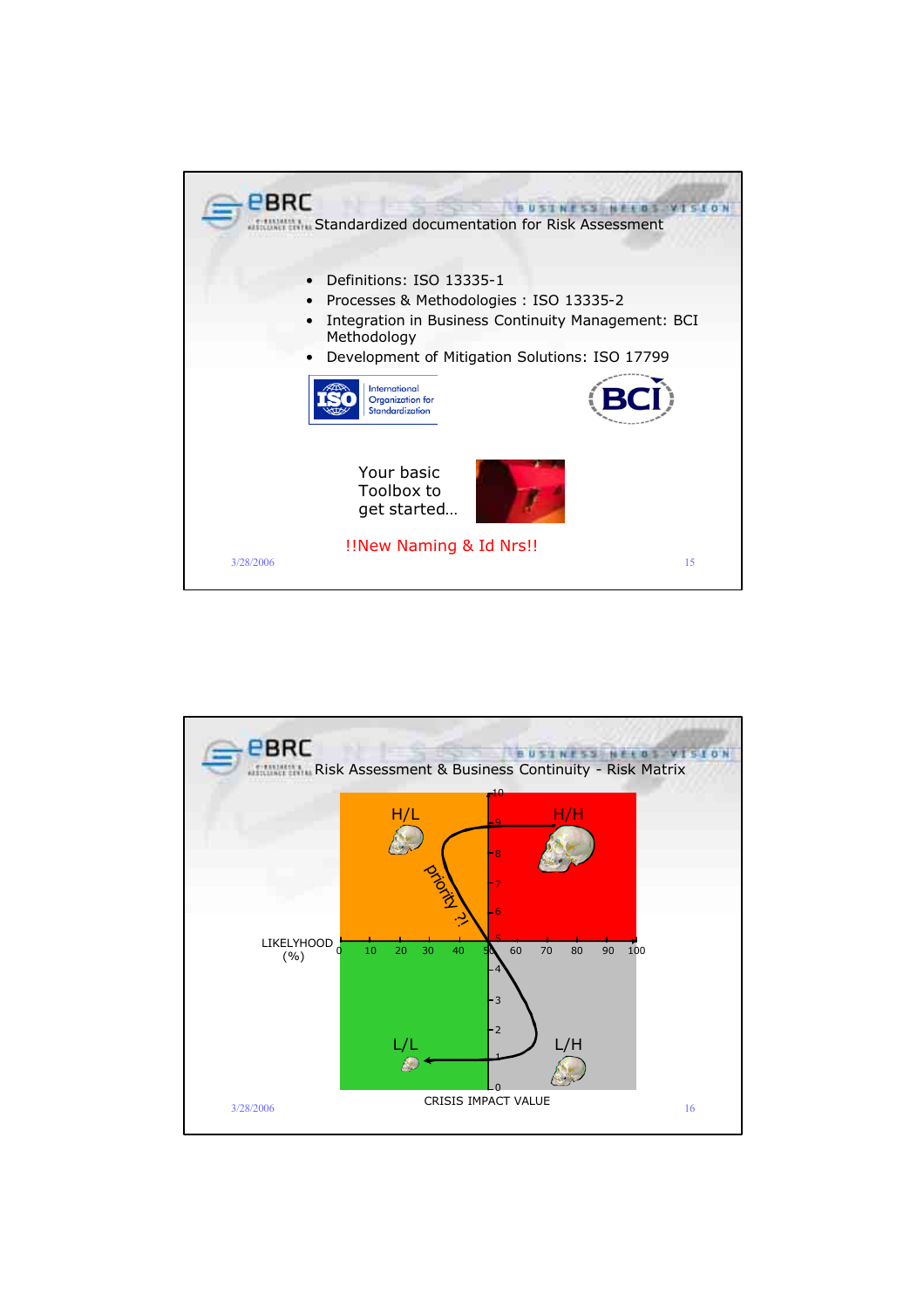

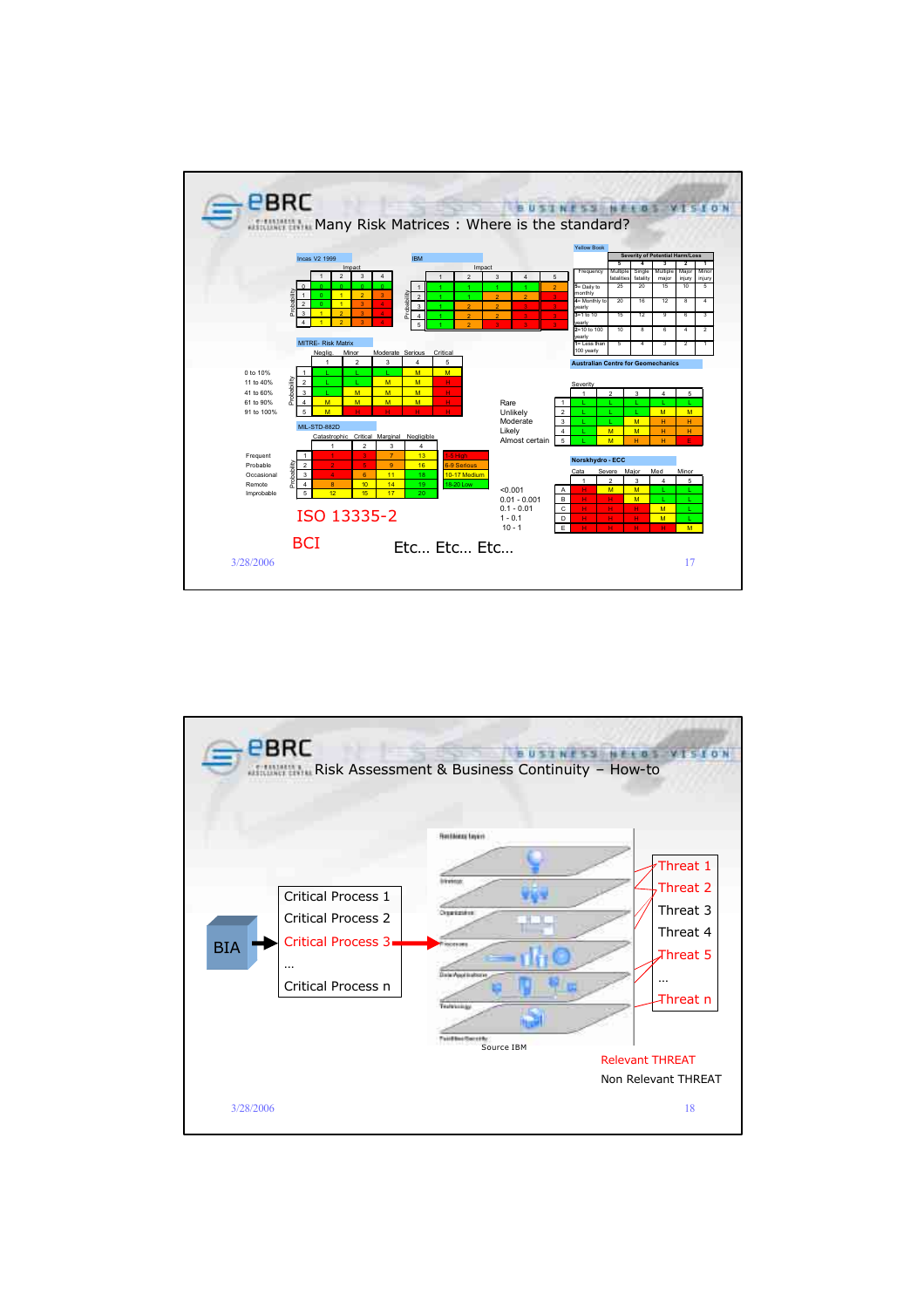

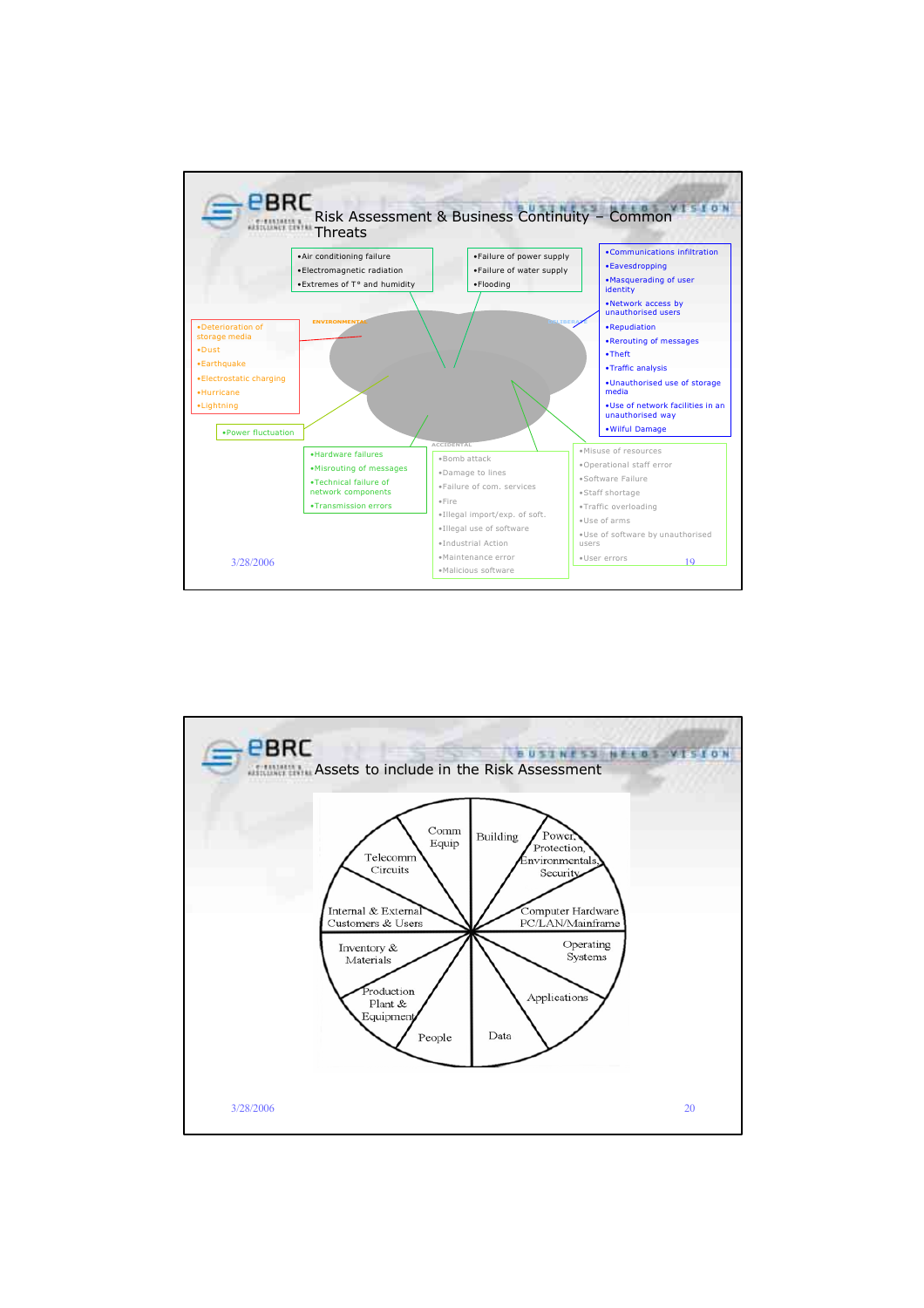

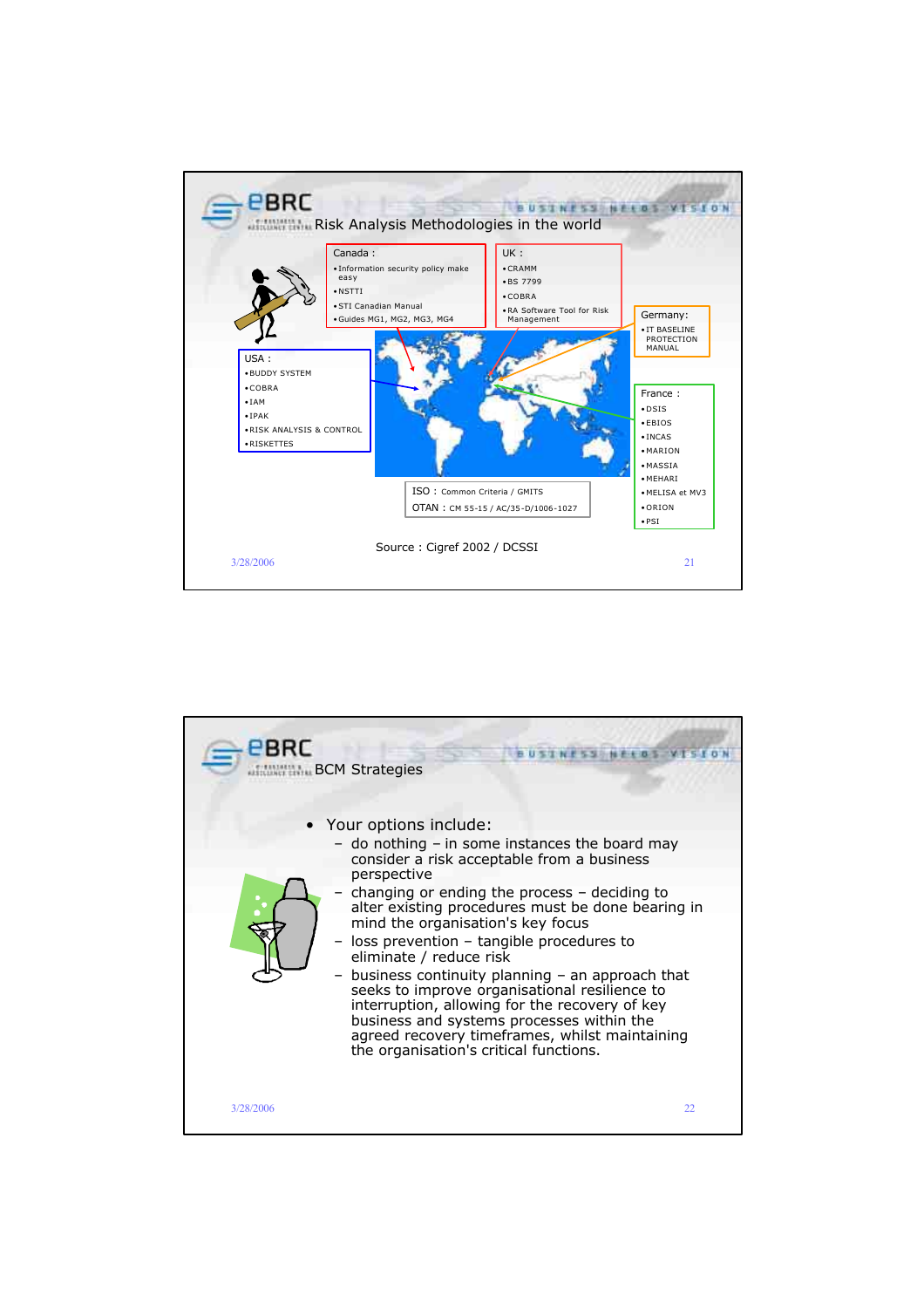

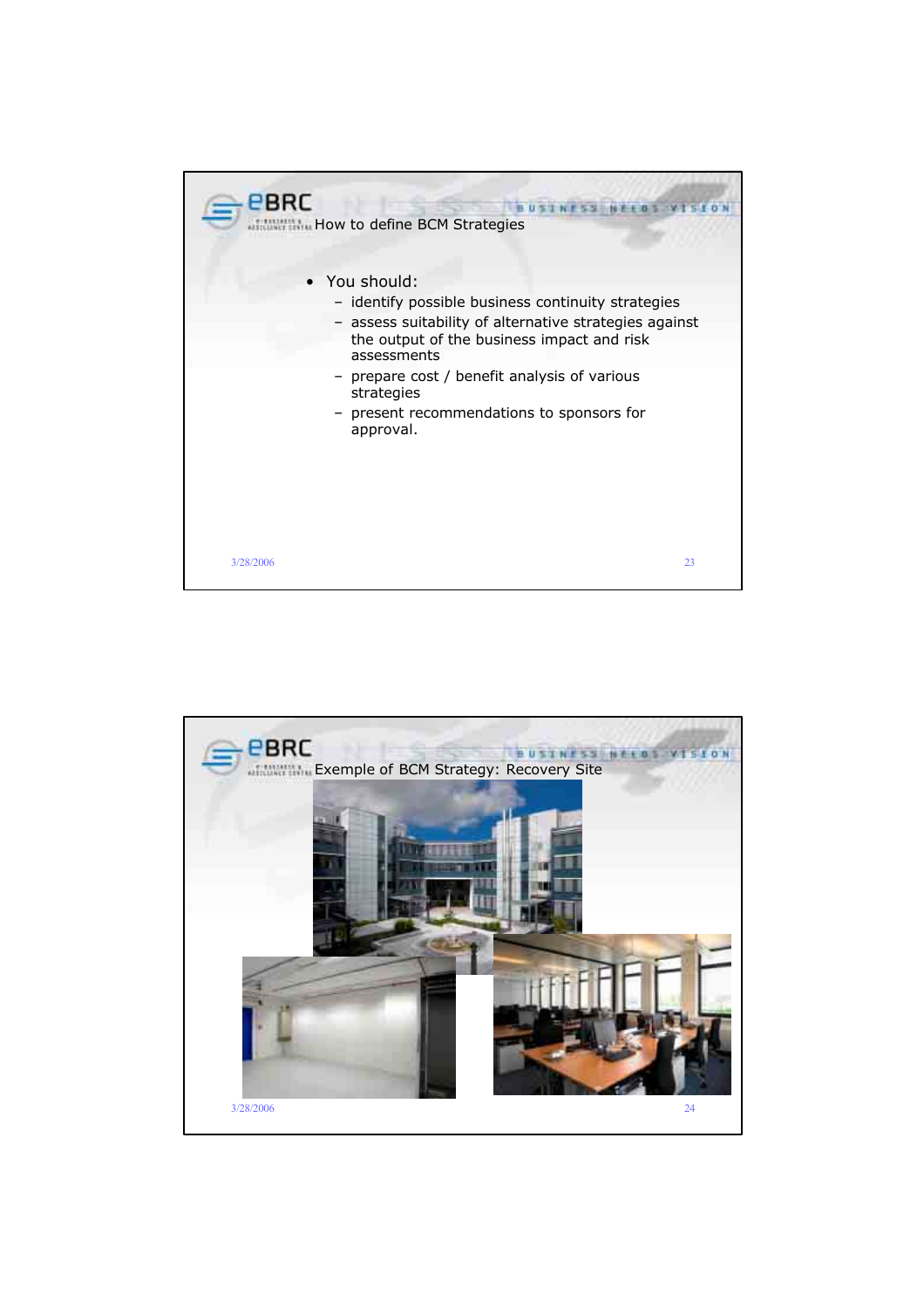

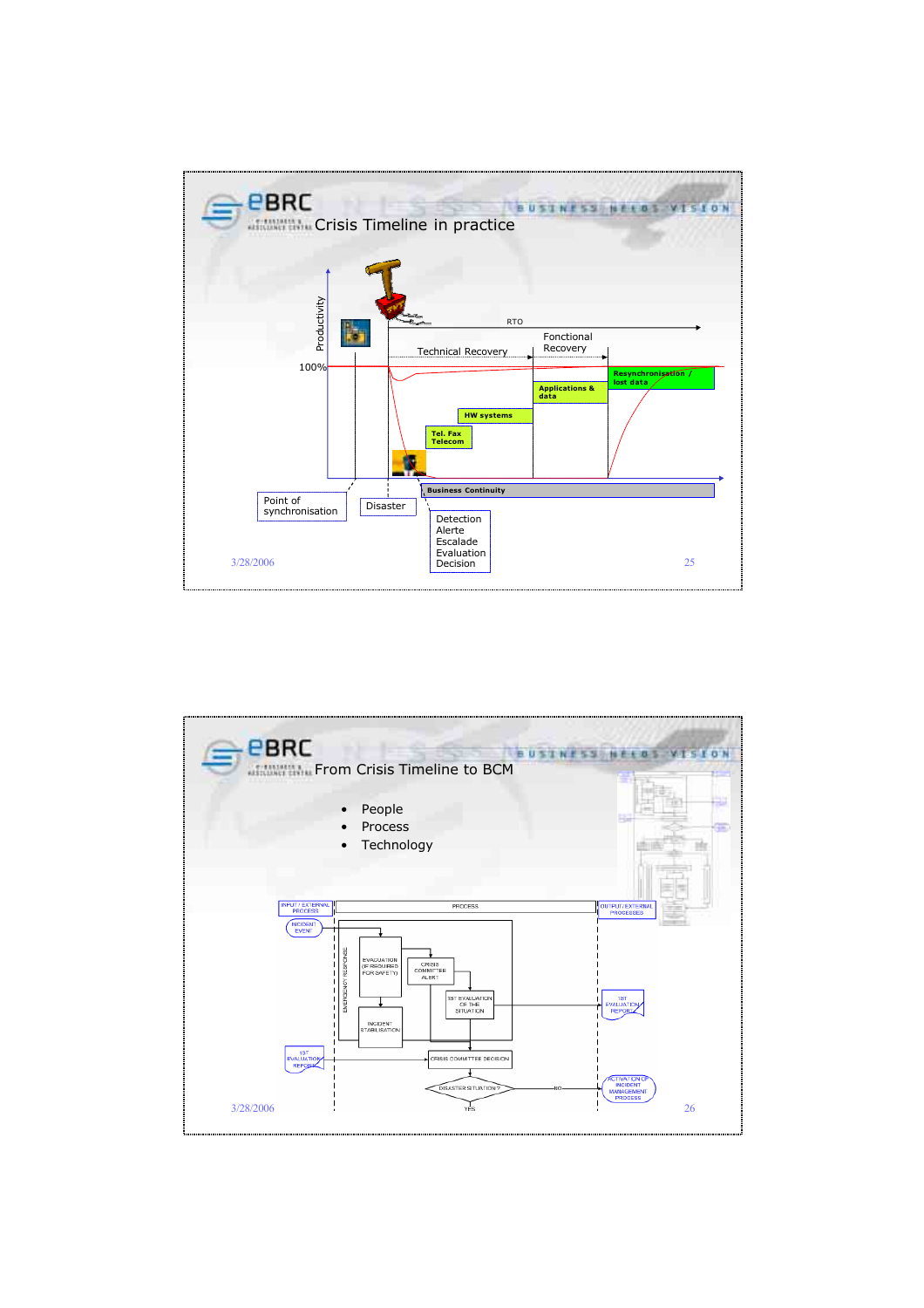

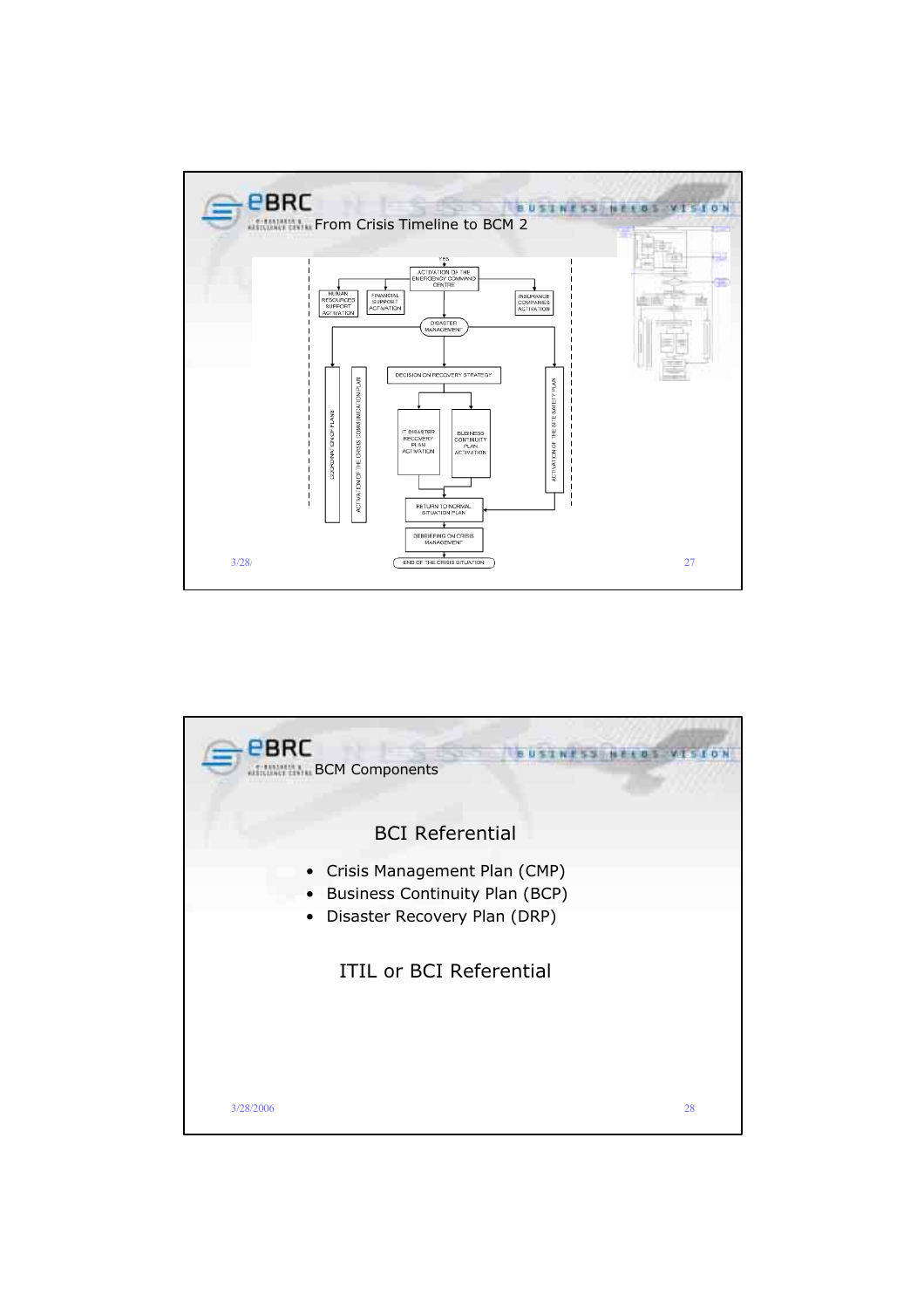| <b>EBRC</b><br>The DRP Table of content                                                                                                                                                                                                                                                                                                                                        |                                                                                                                                                                                                                                                                                                                                                                                                                                                                                                                                                                                                                                                                                                                                                                                                                                                                             |
|--------------------------------------------------------------------------------------------------------------------------------------------------------------------------------------------------------------------------------------------------------------------------------------------------------------------------------------------------------------------------------|-----------------------------------------------------------------------------------------------------------------------------------------------------------------------------------------------------------------------------------------------------------------------------------------------------------------------------------------------------------------------------------------------------------------------------------------------------------------------------------------------------------------------------------------------------------------------------------------------------------------------------------------------------------------------------------------------------------------------------------------------------------------------------------------------------------------------------------------------------------------------------|
| Abbreviations<br>1.<br>2.<br>Introduction<br>2.1.<br>Overview<br>2.2.<br>2.3.<br>2.4.<br>2.5.<br>3 <sub>1</sub><br>3.1.<br>DRP solution overview<br>3.1.1.<br>Localization<br>3.1.2.<br>3.2.<br>3.3.<br>3.3.1.<br>Contracts<br>3.3.2.<br>4.<br>5.<br><b>Action Plans</b><br>5.1.<br>5.1.1.<br>5.1.2.<br>5.1.3.<br>5.1.4.<br>5.2.<br>5.3.<br>5.4.<br>5.5.<br>5.6.<br>5.7.<br>6. | Positioning of the Disaster Recovery Plan<br>Scope of the Disaster Recovery Plan<br>What you must absolutely know<br>Limitations of the document<br>Disaster Recovery Plan Solution<br>DRP strategy:<br>Covered services statement<br><b>IT solution Architecture</b><br>Contracts and other reference documents<br><b>Recoverty Site</b><br>Other reference documents<br>Disaster Recovery Flowcharts<br>IT Disaster Recovery Manager Action Plan<br>Disaster Recovery Staffing Procedure<br>Recovery site activation procedures<br>P&T Phone & Fax Transfer Procedure<br>eBRC Phone & Fax Transfer Procedure<br>DR Staff Network Action Plan<br>DR Staff Notes Action Plan<br>DR Staff Finance Action Plan<br>DR Staff SAN Action Plan<br>DR Staff Microsoft Windows Servers Action Plan<br>DR Staff Workstation Deployment Action Plan<br><b>Important Contacts List</b> |
| 3/28/2006                                                                                                                                                                                                                                                                                                                                                                      | 29                                                                                                                                                                                                                                                                                                                                                                                                                                                                                                                                                                                                                                                                                                                                                                                                                                                                          |

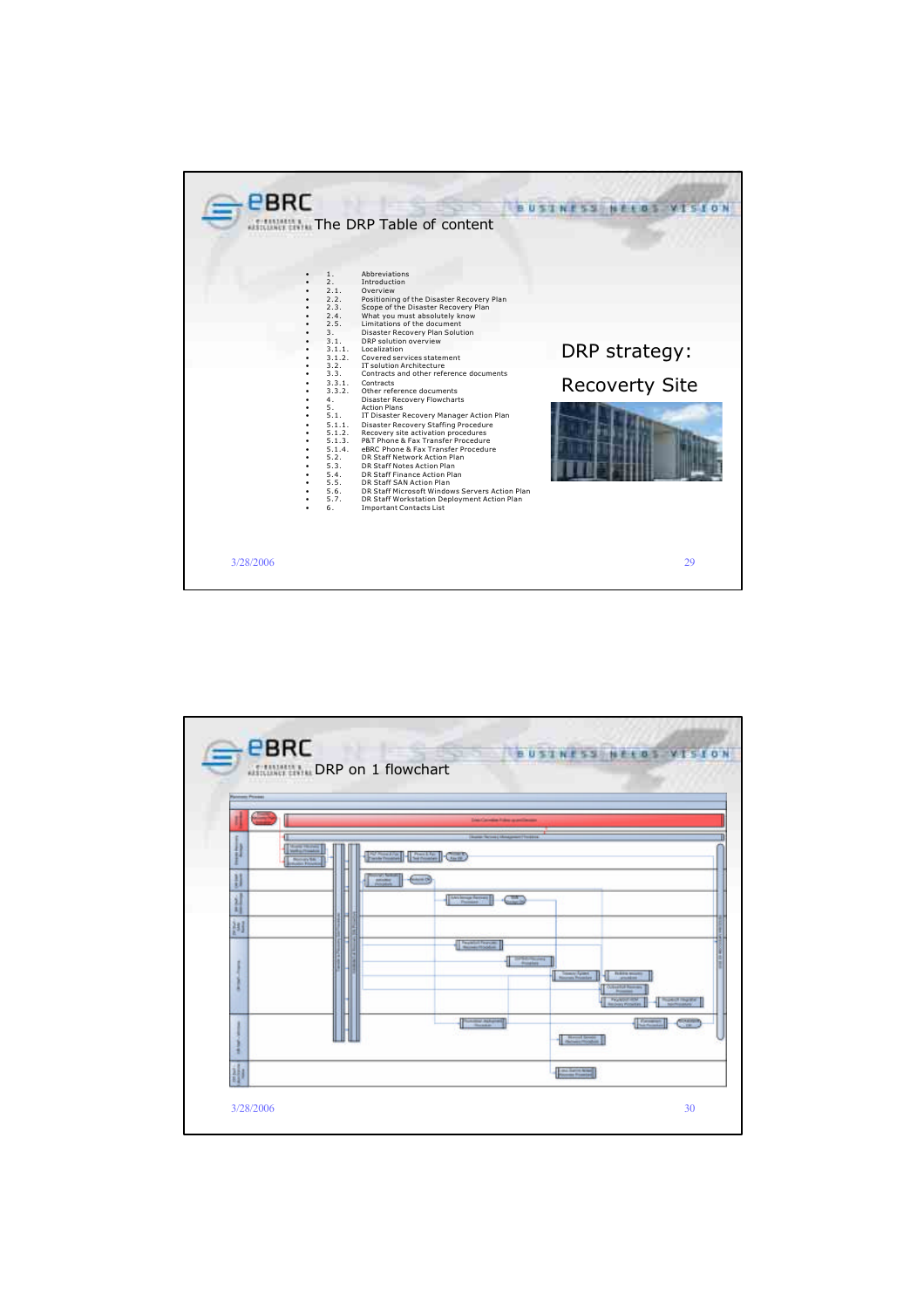

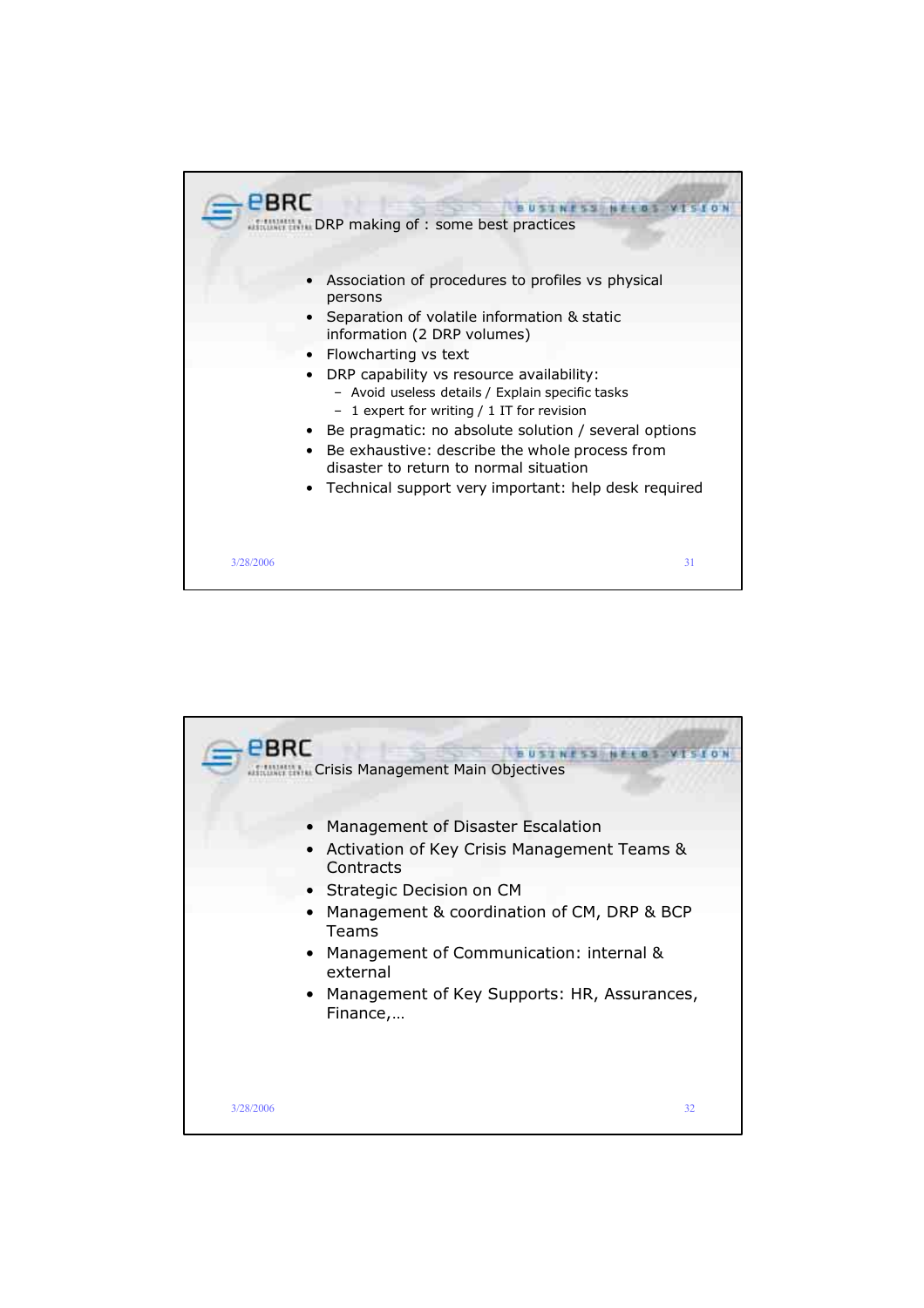

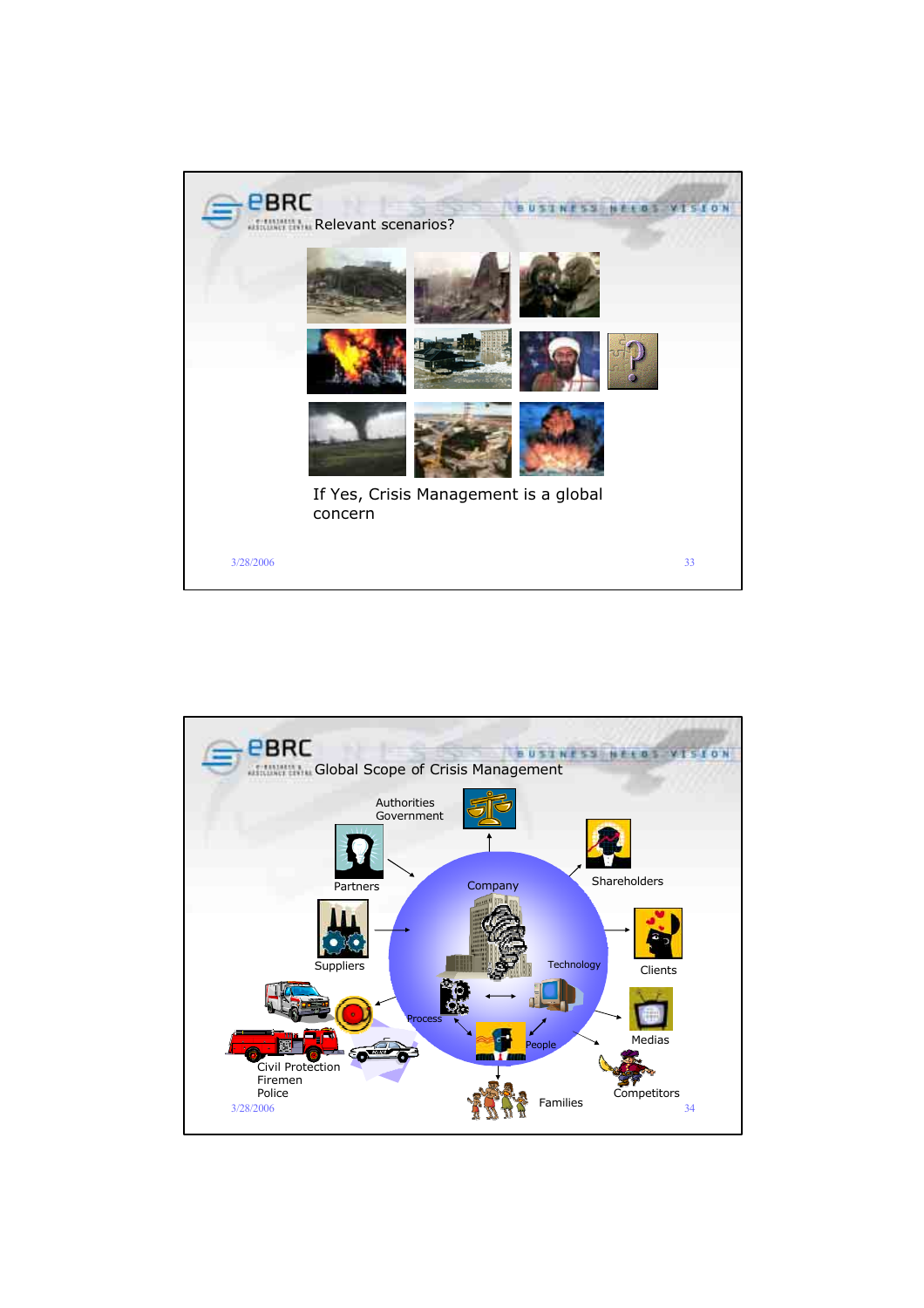

|           | <b>WILL EMERGENCY RESPONSE and OPERATIONS</b>                                                                                                              |
|-----------|------------------------------------------------------------------------------------------------------------------------------------------------------------|
|           | 1. Identify Potential Types of Emergencies and the<br>Responses Needed (e.g., fire, hazardous materials                                                    |
|           | leak, medical)                                                                                                                                             |
|           | 2. Identify the Existence of Appropriate Emergency<br>Response Procedures                                                                                  |
|           | 3. Recommend the Development of Emergency<br>Procedures Where None Exist                                                                                   |
|           | 4. Integrate Disaster Recovery/Business Continuity<br>Procedures with Emergency Response Procedures                                                        |
|           | 5. Identify the Command and Control Requirements of<br>Managing an Emergency                                                                               |
|           | 6. Recommend the Development of Command and<br>Control Procedures to Define Roles, Authority, and<br>Communications Processes for Managing an<br>Emergency |
|           | 7. Ensure Emergency Response Procedures are<br>Integrated with Requirements of Public Authorities                                                          |
| 3/28/2006 | 36                                                                                                                                                         |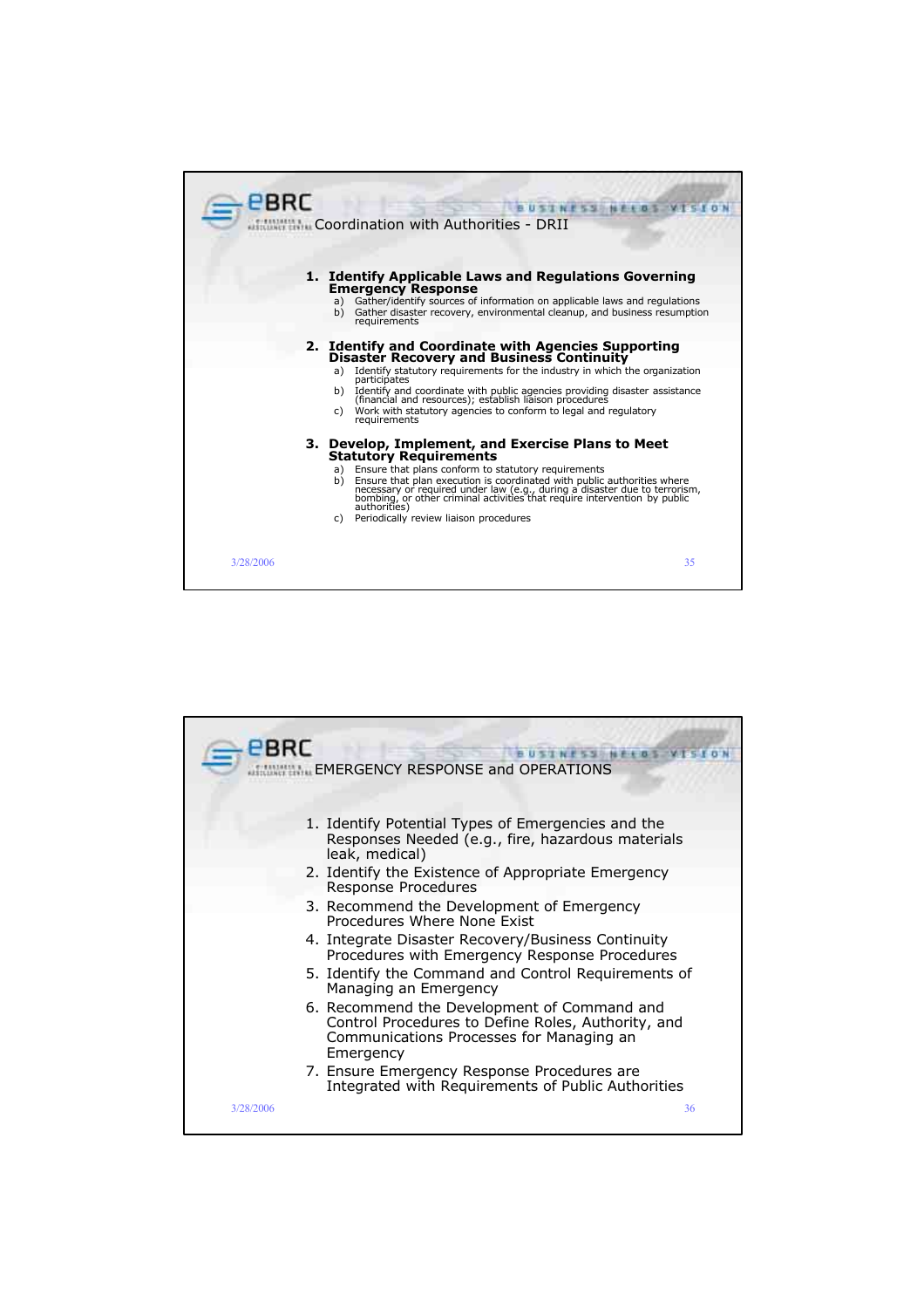

| <b>EBRC</b> | Dos and Don't in Crisis Communication<br>During an emergency <b>DO</b> :<br>1. Release only verified<br>information.<br>2. Escort the news media<br>everywhere on the emergency<br>site.<br>3. Have a designated<br>spokesperson.<br>4. Keep accurate records and<br>logs of all inquiries and news<br>coverage.<br>5. Learn media deadlines and try<br>to meet them.<br>6. Provide equal opportunities<br>and facilities for print and<br>electronic media.<br>7. Have a clear idea of what can<br>and cannot be released.<br>8. Carefully coordinate planning<br>and implementation of public<br>relations activities with other<br>aspects of the comprehensive<br>emergency plan. | During an emergency <b>DO</b><br>NOT:<br>1. Idly speculate on the causes<br>of the emergency.<br>Speculate on the resumption<br>2.<br>of normal operations.<br>Speculate on the outside<br>3.<br>effects of the emergency.<br>4. Speculate on the dollar value<br>of losses.<br>5. Interfere with the legitimate<br>duties of news people.<br>6. Permit unauthorized<br>spokesperson to comment to<br>the media.<br>7. Attempt to cover up, or<br>purposely mislead the news<br>media.<br>8. Place blame for the<br>emergency. |
|-------------|---------------------------------------------------------------------------------------------------------------------------------------------------------------------------------------------------------------------------------------------------------------------------------------------------------------------------------------------------------------------------------------------------------------------------------------------------------------------------------------------------------------------------------------------------------------------------------------------------------------------------------------------------------------------------------------|--------------------------------------------------------------------------------------------------------------------------------------------------------------------------------------------------------------------------------------------------------------------------------------------------------------------------------------------------------------------------------------------------------------------------------------------------------------------------------------------------------------------------------|
| 3/28/2006   |                                                                                                                                                                                                                                                                                                                                                                                                                                                                                                                                                                                                                                                                                       | 38                                                                                                                                                                                                                                                                                                                                                                                                                                                                                                                             |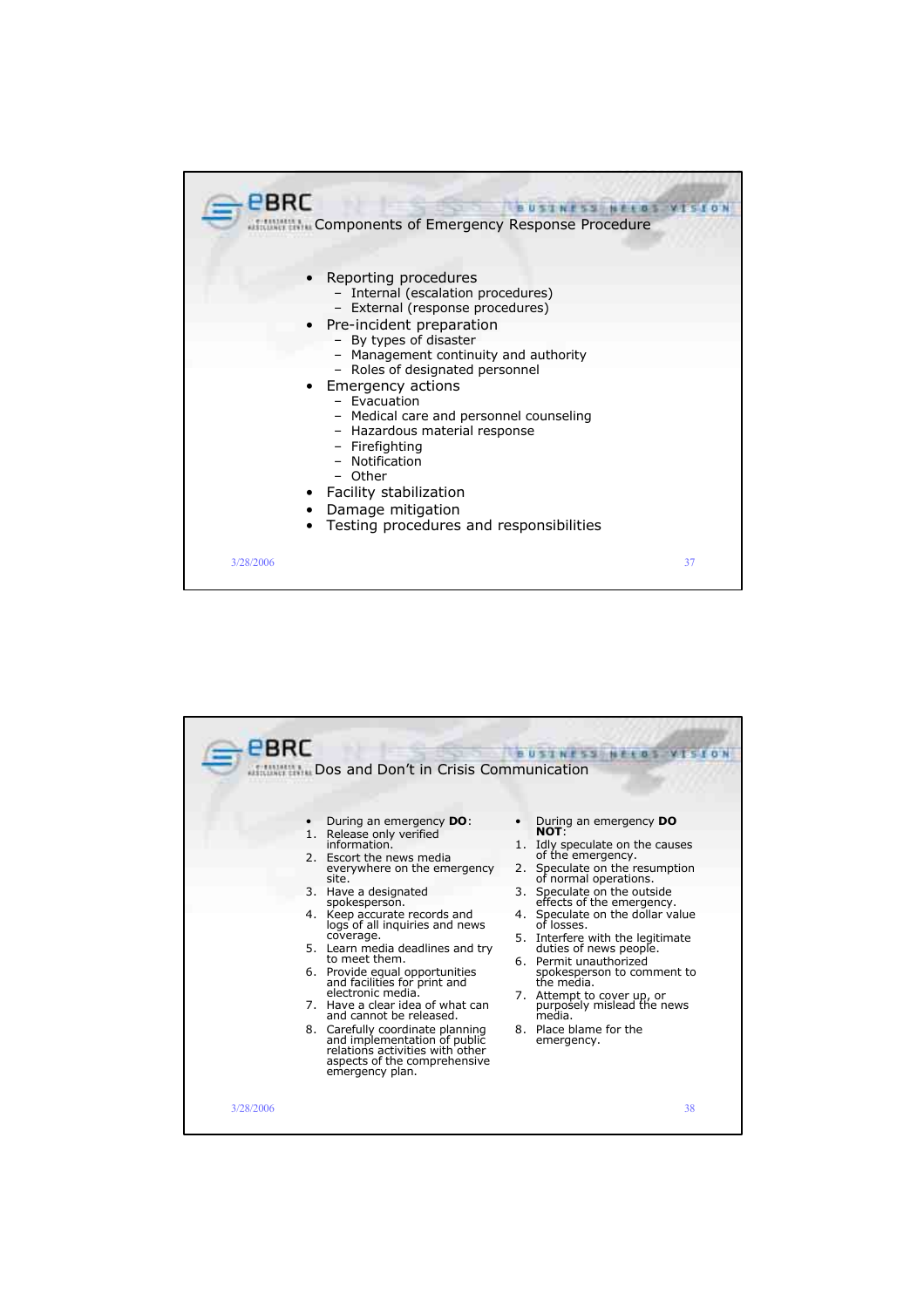| <b>EBRC</b>      |                                                                                     |    |
|------------------|-------------------------------------------------------------------------------------|----|
|                  |                                                                                     |    |
|                  | <b>CMP</b> Table of content                                                         |    |
|                  | TABLE OF CONTENTS                                                                   |    |
| 1.               | Introduction                                                                        |    |
| 2.               | Crisis Committee Responsibilities                                                   |    |
| 2.1.             | Crisis Coordinator: Manage the situation (incident or disaster)                     |    |
| 2.2.             | Management Representative : Take Decisions                                          |    |
| 2.3.             | Crisis Communications: Take the control of Communication on Crisis Situation        |    |
| $\cdots$         |                                                                                     |    |
| 3.               | Crisis Management Action Plan                                                       |    |
| 3.1.             | Flowchart                                                                           |    |
| 3.2.             | <b>Emergency Response Process</b>                                                   |    |
| 3.3.<br>3.4.     | Crisis Committee Alert Process<br>Procedure for the 1st evaluation of the situation |    |
| 3.5.             | Procedure for Crisis Committee Decision                                             |    |
| 3.6.             | Procedure for the activation of the Emergency Command Centre (ECC)                  |    |
| 3.7.             | Procedure for the Decision on Recovery Strategy                                     |    |
| 3.8.             | Procedure Finance Support                                                           |    |
| 3.9.             | Procedure Insurance Companies Activation                                            |    |
| 3.10.            | Procedure for Human Resource Support                                                |    |
| 3.11.            | Procedure for Recovery Staff and Disaster Recovery Plan activation                  |    |
| 3.12.            | Procedure for Business Continuity Staff and Business Continuity Plan activation     |    |
| 3.13.            | Procedure for Recovery Site Activation                                              |    |
| 3.14.            | Procedure for the Coordination of Plans                                             |    |
| 4.               | Crisis Communication Action Plan                                                    |    |
| 4.1.             | Flowchart                                                                           |    |
| 4.2.             | Procedure Crisis Communication                                                      |    |
| 5.               | Site Safety Action Plan                                                             |    |
| 5.1.             | Flowchart                                                                           |    |
| 5.2.             | Procedure to secure, assess and reconstruct damaged site.                           |    |
| 6.               | Plan for the Return to Normal Situation                                             |    |
| 7.               | Debriefing                                                                          |    |
| 8.               | Appendix 1: Form for information gathering on event                                 |    |
| 9.               | Appendix 2: ECC Layout and Equipment                                                |    |
| 10.              | Appendix 3: Evacuation process quidelines                                           |    |
| 11.              | Appendix 4: Crisis Communication                                                    |    |
| 3/28/2006<br>12. | Appendix 5: Associated documents and location                                       | 39 |
|                  |                                                                                     |    |

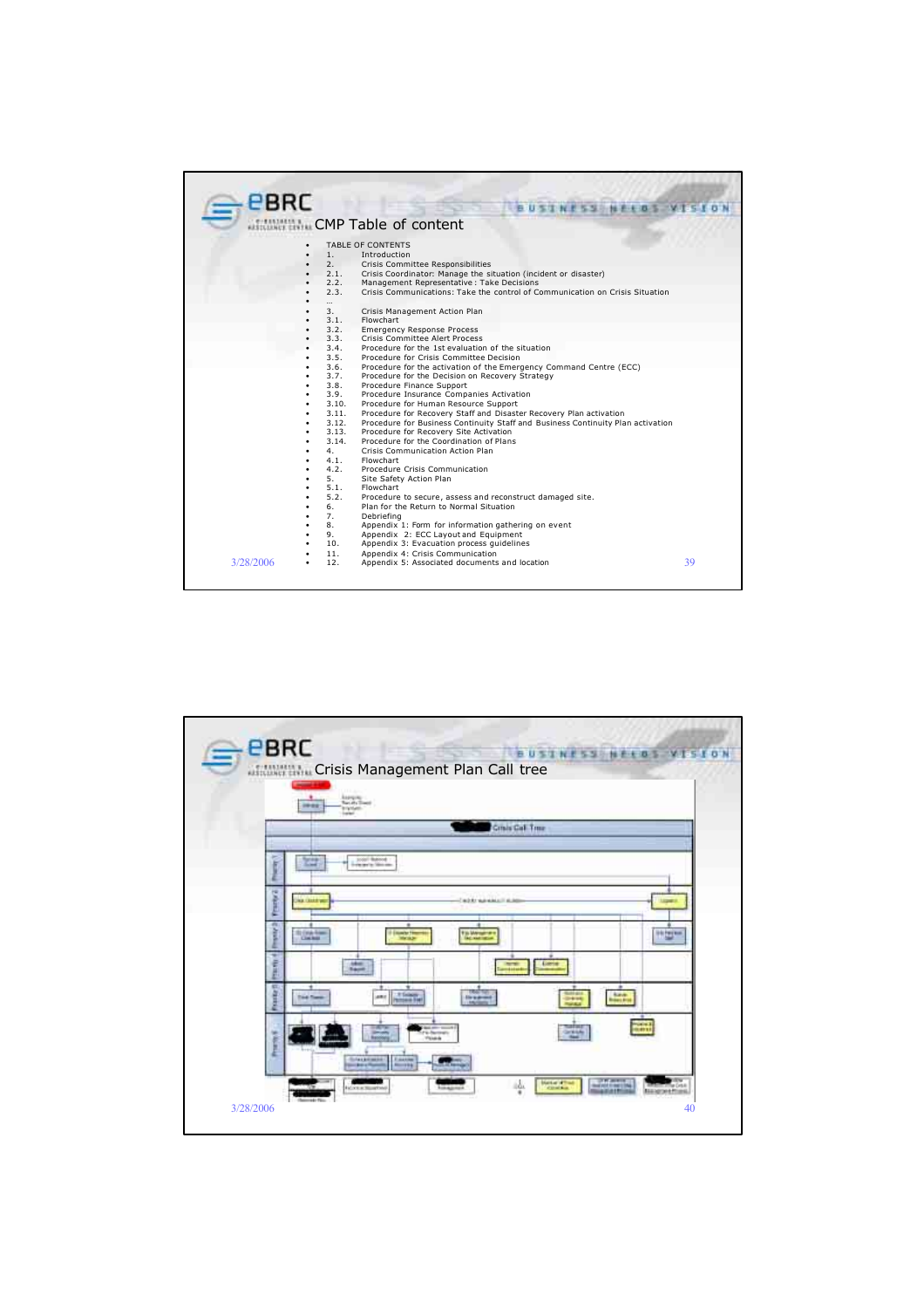

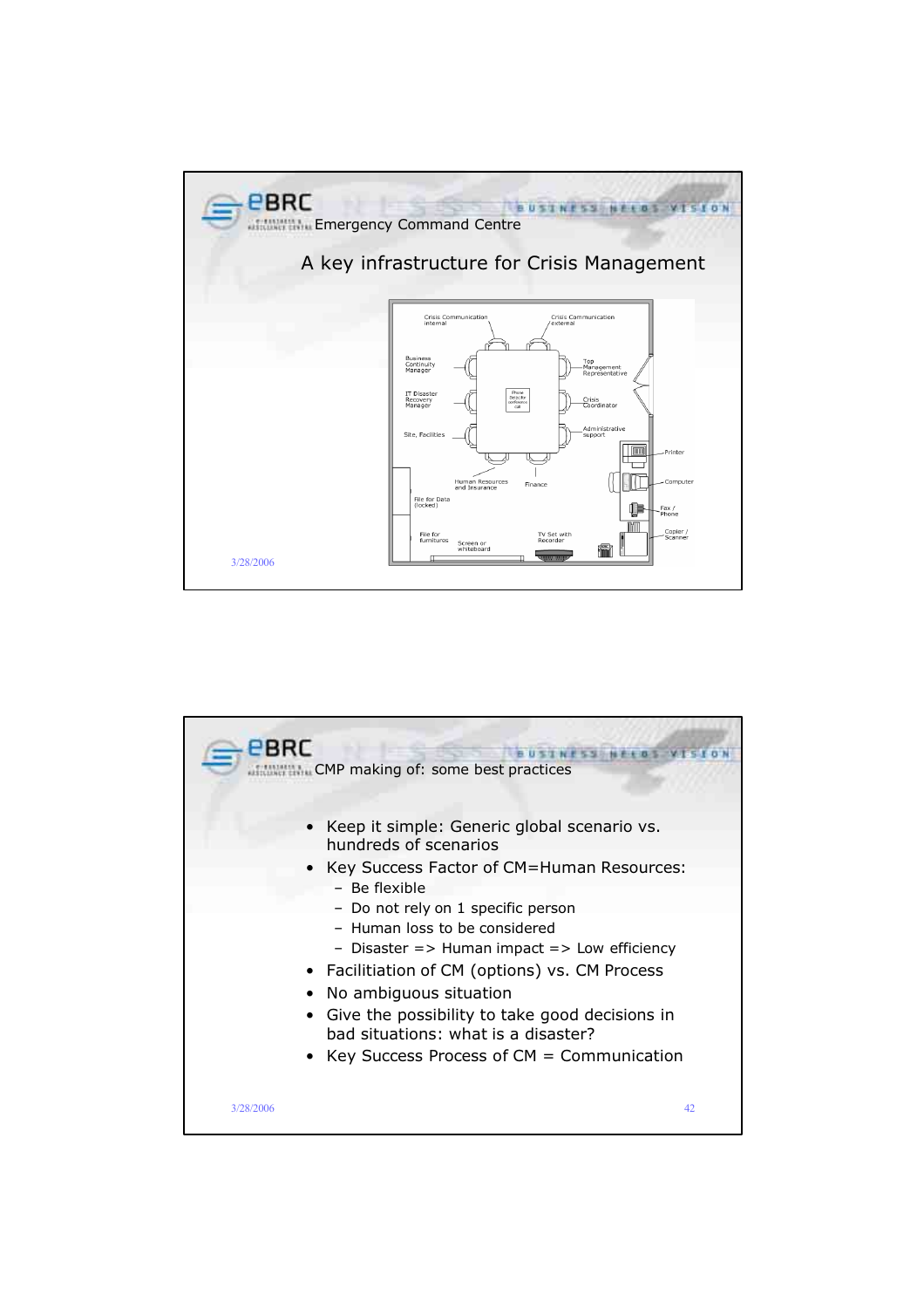| <b>EBRC</b> |                                                                                                                                                                                                                                                                                                                                                                                                                                                                                                                                                                                                                                                                                                                        |
|-------------|------------------------------------------------------------------------------------------------------------------------------------------------------------------------------------------------------------------------------------------------------------------------------------------------------------------------------------------------------------------------------------------------------------------------------------------------------------------------------------------------------------------------------------------------------------------------------------------------------------------------------------------------------------------------------------------------------------------------|
|             |                                                                                                                                                                                                                                                                                                                                                                                                                                                                                                                                                                                                                                                                                                                        |
|             | <b>BCP Table of Content</b>                                                                                                                                                                                                                                                                                                                                                                                                                                                                                                                                                                                                                                                                                            |
|             | Next StepNot yet implemented for the client<br>What should be included in the document- Table of Content:<br>- SECTION 3: Business Continuity Manager<br>3.1: Role & Responsibilities<br>3.2: How to Use this Plan<br>3.3: Supporting Staff<br>- 3.4: Standby Locations<br>3.5: Public Relations<br>3.6: Actions for Business Continuity Manager<br>3.7: Key First Priority<br>3.8: Contact Lists<br>3.9: Vital Materials List<br>- 3.10: Business Continuity Manager: Equipment & Software & Timescale for<br>Provision<br>3.11: Business Continuity Manager Log<br>- SECTION 6: nn Team Plan<br>- 6.1: nn Team Role & Responsibilities<br>- 6.2: How to Use this Plan<br>- 6.3: Staffing<br>- 6.4: Standby Locations |
|             | 6.5: Public Relations<br>6.6: nn Team Action Plan                                                                                                                                                                                                                                                                                                                                                                                                                                                                                                                                                                                                                                                                      |
|             | - 6.7: Key First Priority<br>6.8: Contact Lists                                                                                                                                                                                                                                                                                                                                                                                                                                                                                                                                                                                                                                                                        |
|             | 6.9: Vital Materials List                                                                                                                                                                                                                                                                                                                                                                                                                                                                                                                                                                                                                                                                                              |
|             | 6.10: Equipment & Software & Timescale for Provision                                                                                                                                                                                                                                                                                                                                                                                                                                                                                                                                                                                                                                                                   |
| 3/28/2006   | 6.11: nn Team Business Continuity Activity Log<br>43                                                                                                                                                                                                                                                                                                                                                                                                                                                                                                                                                                                                                                                                   |

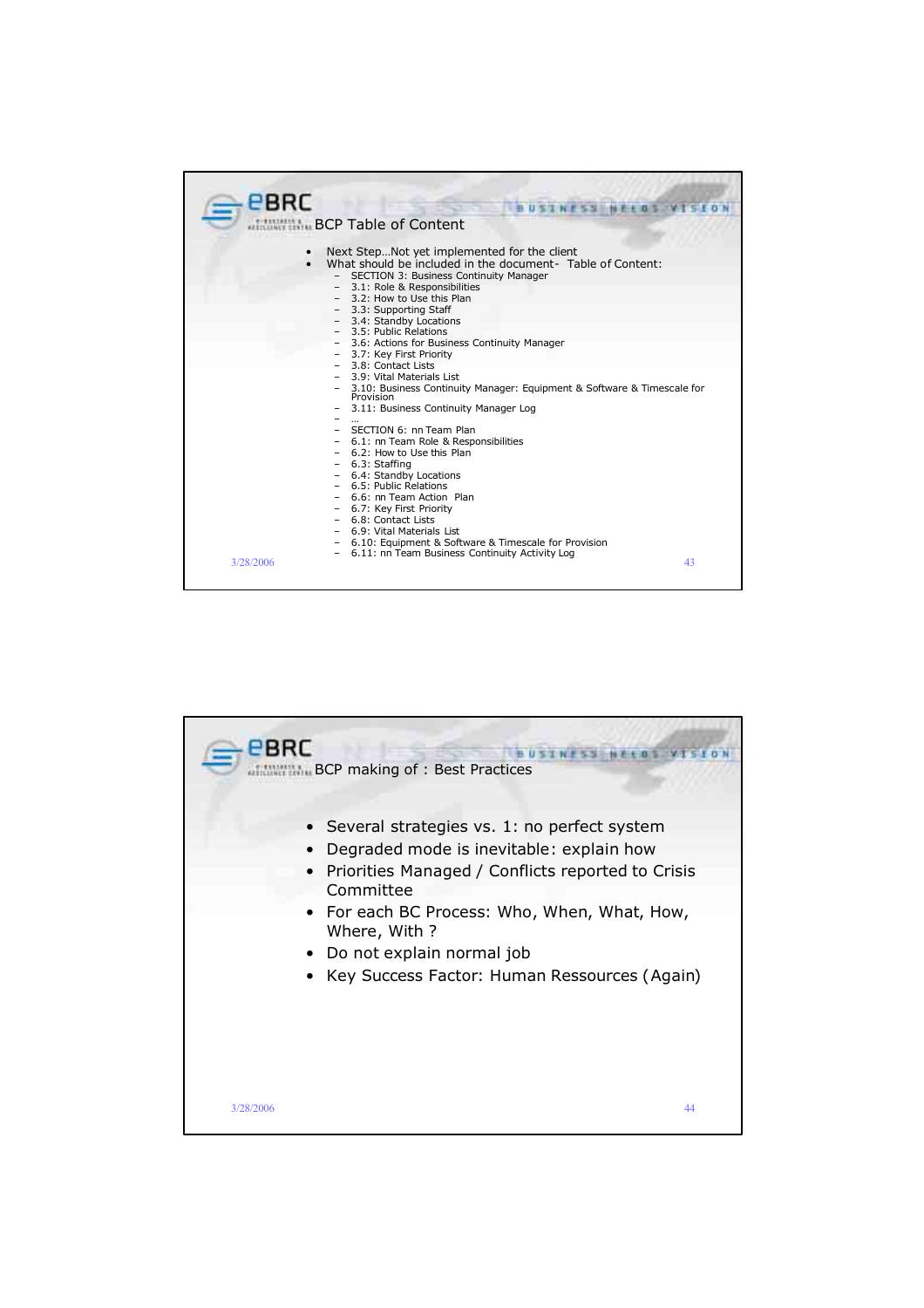

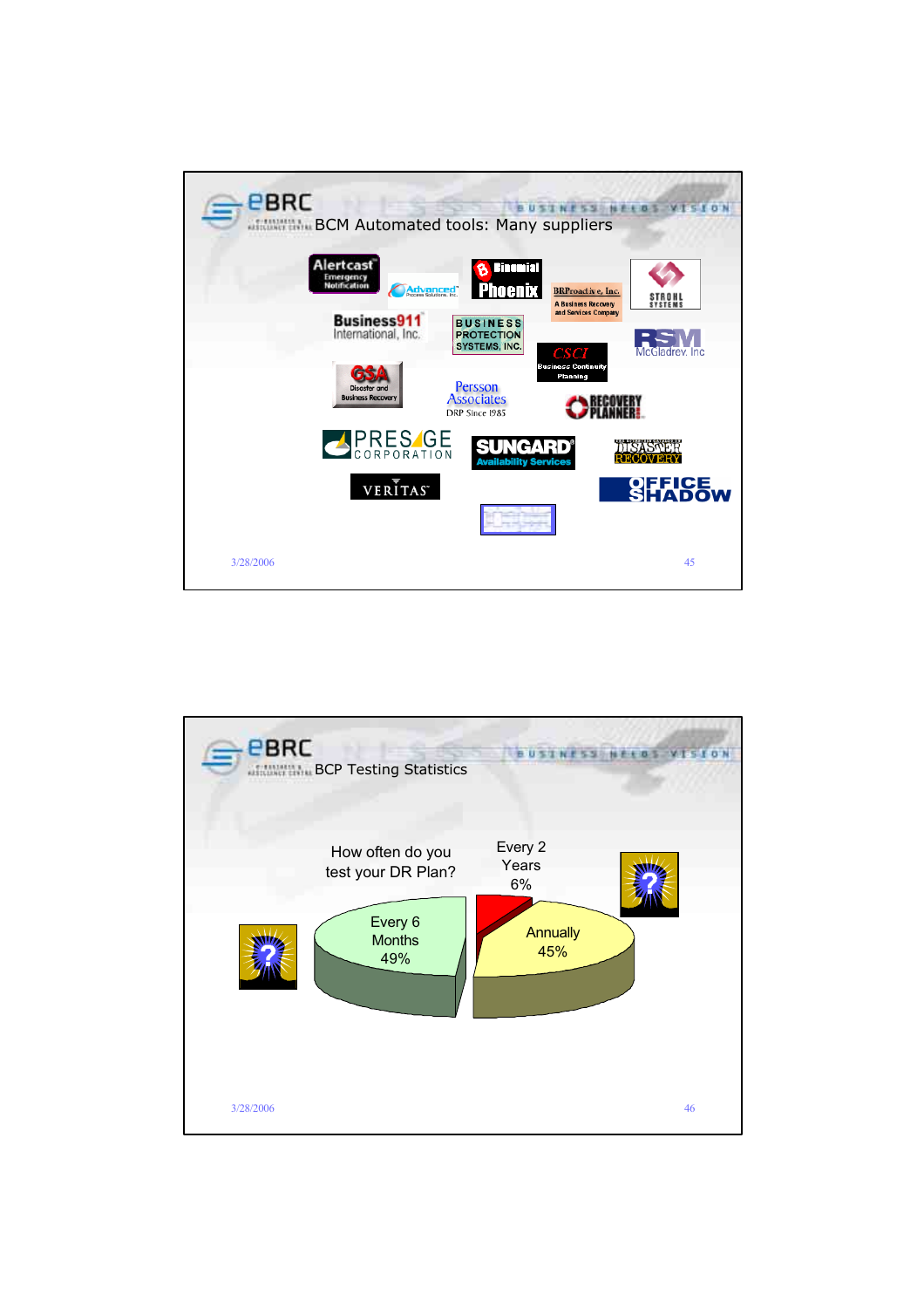

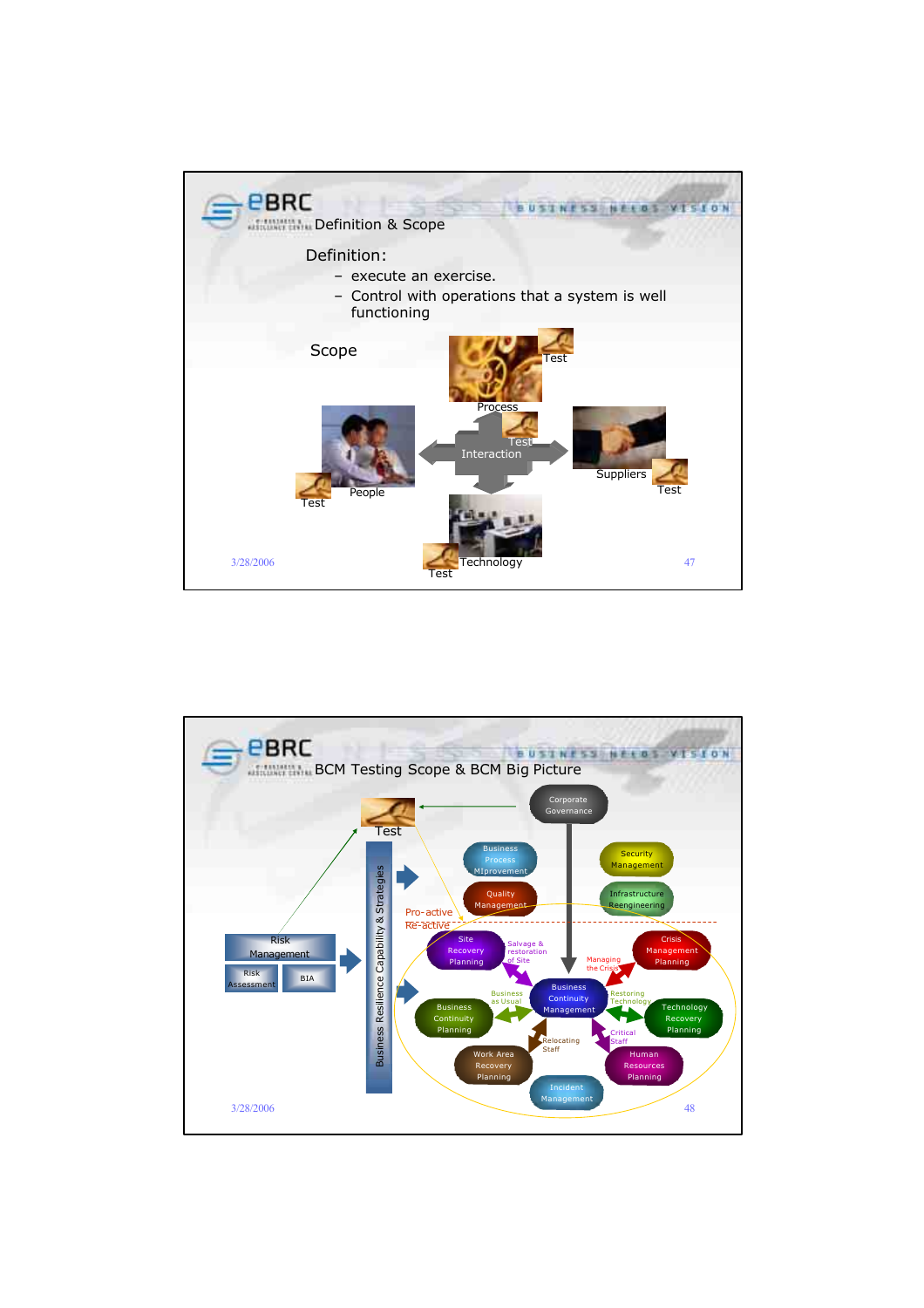| PBRC<br><b>ITALIAN Types &amp; Goals of BCP Tests</b>                                                                                                                                                                     |
|---------------------------------------------------------------------------------------------------------------------------------------------------------------------------------------------------------------------------|
| • Types of tests:<br>- Walkthrough Tests<br>- Procedures Verification Tests<br>- Simulation Tests                                                                                                                         |
| - Real Conditions Tests (Careful)<br>Goals:<br>- Verify feasibility of Business Resilience Processes<br>- Verify performance<br>- Measure results: Recovery time, % activities<br>recovered, Nb of errors                 |
| Logical Sequence of tests:<br>- Tests on paper (Process) & Tests of Knowledge (Staff)<br>& Tests of equipment (Systems/technology)<br>- Scheduled Simulation Tests: Limited/Large Scope<br>- Unscheduled Simulation Tests |
| 3/28/2006<br>49                                                                                                                                                                                                           |

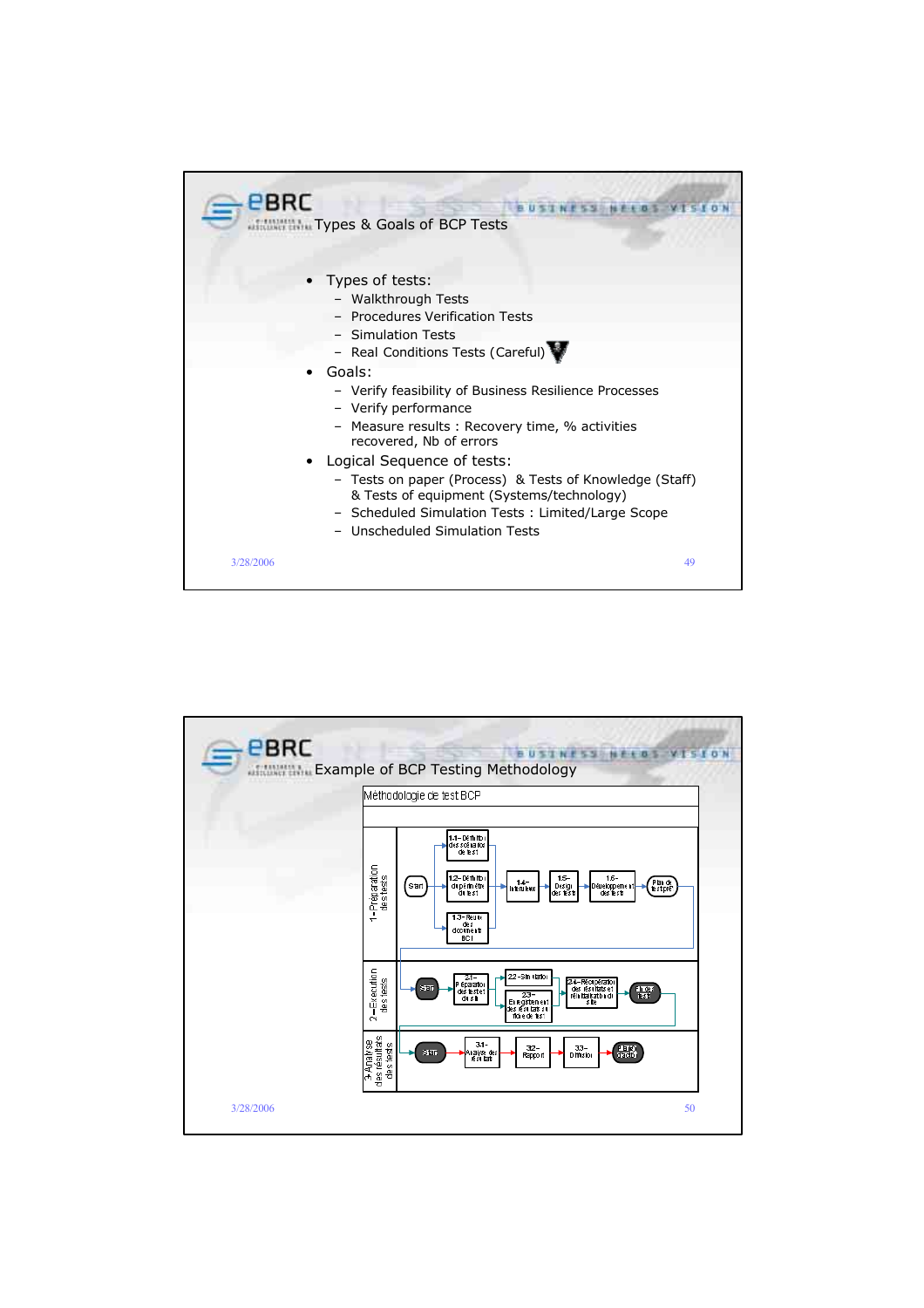

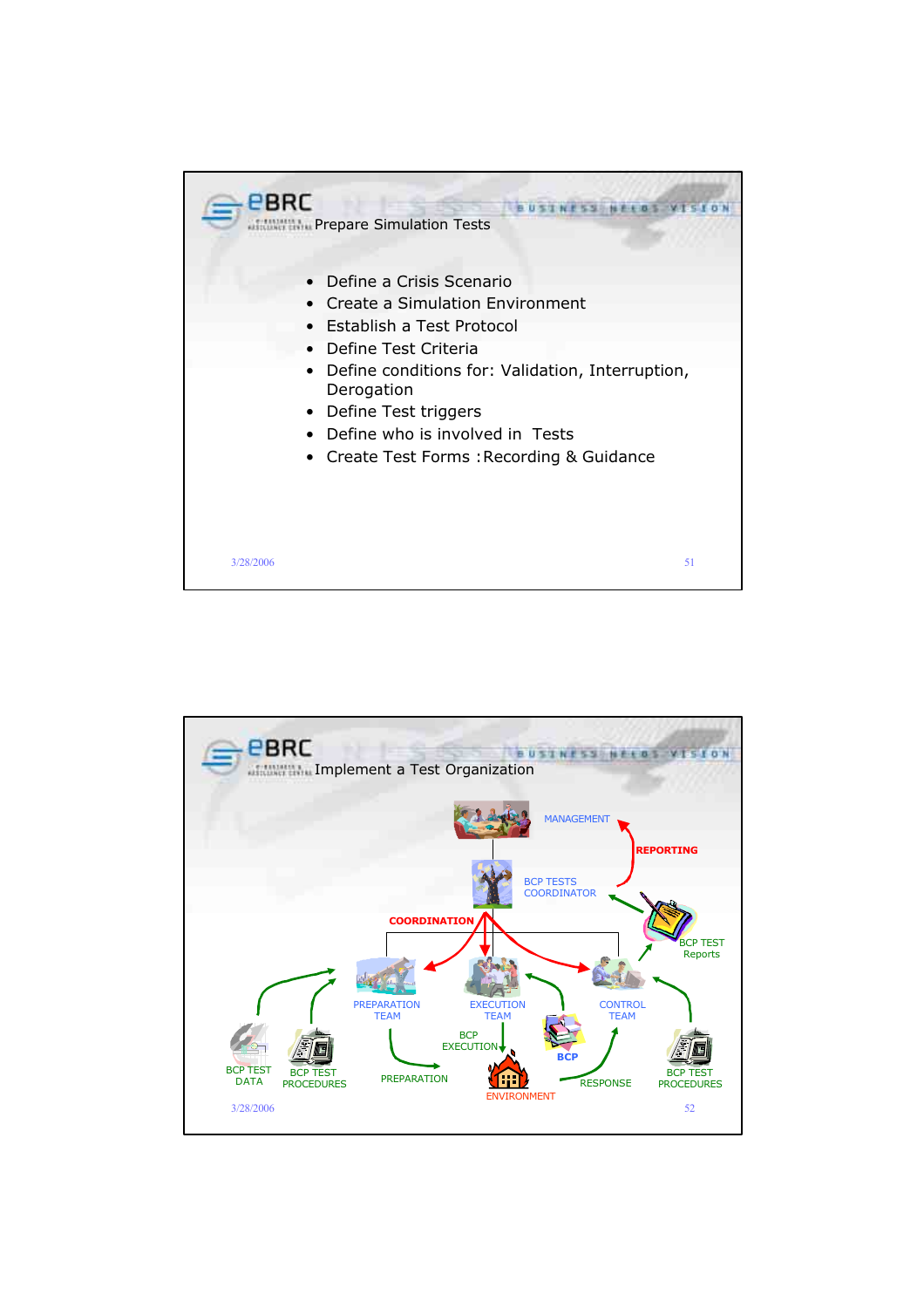|                                                                                               | Name of the Test Procedure  |      |                                    | Date: 11/11/2002<br>Written by: S.Hesschentier |                               |      |               |  |  |
|-----------------------------------------------------------------------------------------------|-----------------------------|------|------------------------------------|------------------------------------------------|-------------------------------|------|---------------|--|--|
| <b>OBJECTIVES OF TESTS</b><br><b>Scenario</b><br>Include here the description of the scenario |                             |      | Components of the BCP involved     |                                                |                               |      |               |  |  |
| <b>TESTS ORGANISATION</b>                                                                     |                             |      |                                    |                                                |                               |      |               |  |  |
| Coordination by:<br><b>BCP Execution by:</b><br>Controls by:                                  |                             |      | Localization:<br><b>Resources:</b> |                                                |                               |      |               |  |  |
| <b>TESTS EXECUTION</b>                                                                        |                             |      |                                    |                                                |                               |      |               |  |  |
| Start:                                                                                        |                             | End: |                                    | Id:                                            |                               |      |               |  |  |
| <b>BCP: Module</b>                                                                            | <b>Test: Control</b><br>by: |      |                                    | By:                                            | Result                        |      | <b>Status</b> |  |  |
|                                                                                               |                             |      |                                    |                                                | Target                        | Real | 800           |  |  |
| 2                                                                                             |                             |      |                                    |                                                |                               |      |               |  |  |
| ٩                                                                                             |                             |      |                                    |                                                |                               |      |               |  |  |
| 6                                                                                             |                             |      |                                    |                                                |                               |      |               |  |  |
|                                                                                               |                             |      |                                    |                                                |                               |      |               |  |  |
| я<br>۹                                                                                        |                             |      |                                    |                                                |                               |      |               |  |  |
| 10                                                                                            |                             |      |                                    |                                                |                               |      |               |  |  |
| Comments:                                                                                     |                             |      |                                    |                                                | Status of the Test Procedure: |      |               |  |  |
|                                                                                               |                             |      |                                    |                                                | $\circledcirc$                |      |               |  |  |